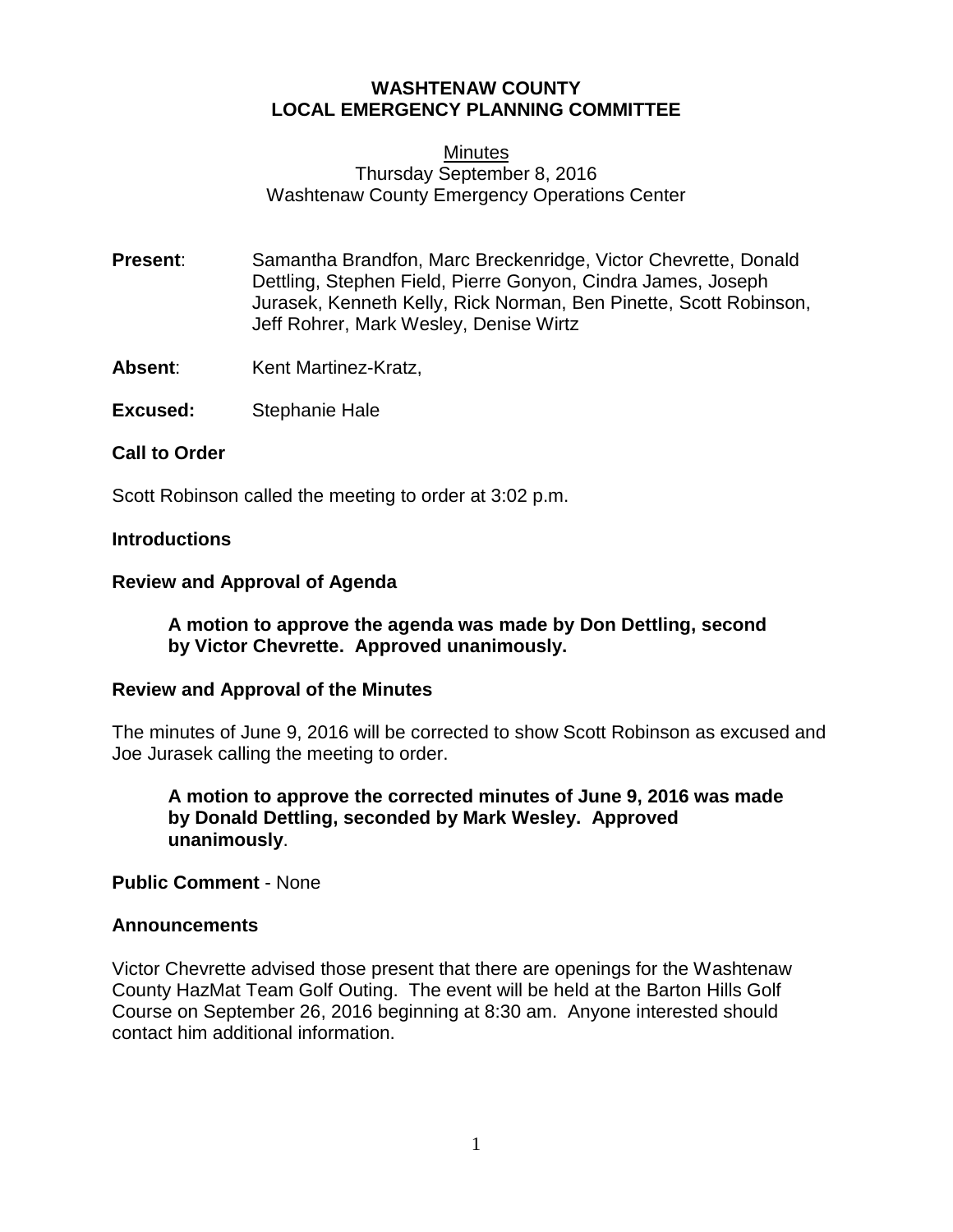LEPC Proposed Minutes September 8, 2016 Page Two

## **Old Business**

- **A. Information Coordinator's Report** Ken Kelly distributed and reviewed his report. At this time, forty-seven sites have been identified, three removed and there are ten additional sites that need to have plans developed. Marc Breckenridge added that FEMA is now requiring specific procedures to be included in every off-site plan for evacuation as standing policy and procedures.
- **B. Emergency Coordinator's Report** Marc Breckenridge reported that there were no facility releases in the past quarter. He provided Natural Hazard summary and reviewed the statistics for the period of 1992 through 2015, noting the increased number of tornadoes and thunderstorms which may be related to climate change. Those present discussed changed in criteria and better reporting that also factors into these statistics. Marc also included a Technological Hazard Summary, 1992-2015, noting the high number of transportation incidents which occurred before the HazMat Team was created.

Marc advised those present that the State LEPC Chairs during the last reporting cycle seven Tier II plans and 2000 EHS qualified. MDEQ is having difficulties recruiting new employees. MDEQ and MSP are key agencies to run the State LEPC.

C. **HazMat Team Director's Report** – Victor Chevrette reported that grants have been received from the 2014 Homeland Security grant cycle which will be used to replace SCBA equipment that is at end of service and also 4-gas meters for each department. A FEMA Assistance to Fire Fighters grant award will be used for RIT monitoring equipment used at incidents as well as for monitoring at U of M Football games. Victor also reviewed incidents in the last quarter including improper handling of a leaking container, an exposure to mercury, and an improper disposal of used mixed oils by a citizen onto a roadway.

#### **New Business**

Scott Robinson advised that YCUA reported a sanitary overflow of 10-15 gallons of raw sewerage from a manhole into a catch basin. The cause was tree roots in the line. Cleanup was completed and repairs were made to the line. Scott made a recommendation to appoint someone to the LEPC from YCUA.